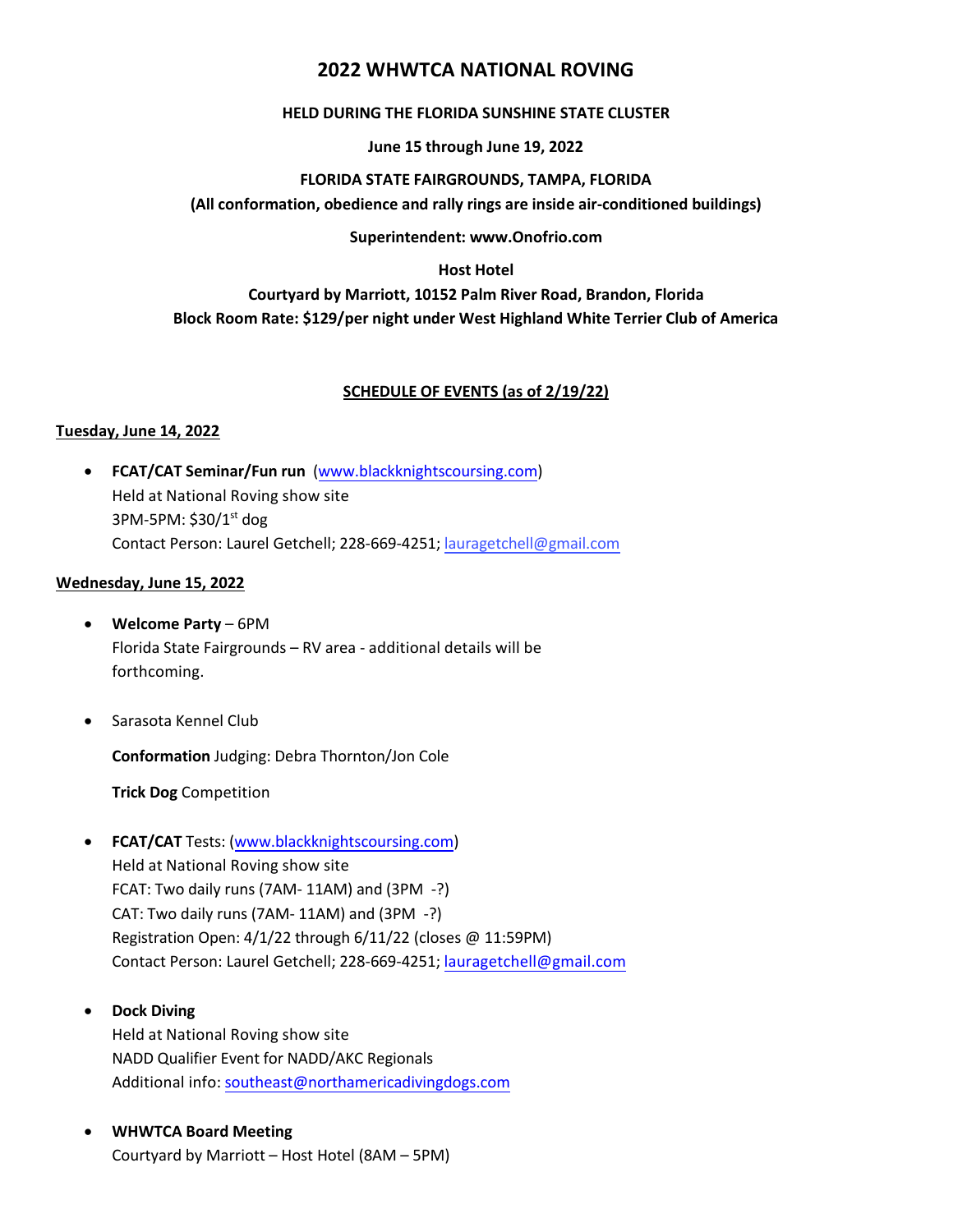## **Thursday, June 16, 2022**

- Greater Venice Kennel Club **WHWTCA Supported Entries Conformation** Judging: Nicolas DeBedout/Nicolas DeBedout **Trick Dog** Competition
- Heartland Dog Club of Florida Held at National Roving show site **Rally Obedience**
- **FCAT/CAT** Tests: [\(www.blackknightscoursing.com\)](http://www.blackknightscoursing.com/) Held at National Roving show site FCAT: Two daily runs (7AM- 11AM) and (3PM -?) CAT: Two daily runs (7AM- 11AM) and (3PM -?) Registration Open: 4/1/22 through 6/11/22 (closes @ 11:59PM) Contact Person: Laurel Getchell; 228-669-4251; [lauragetchell@gmail.com](mailto:lauragetchell@gmail.com)
- **Dock Diving**

Held at National Roving show site NADD Qualifier Event for NADD/AKC Regionals Additional info: [southeast@northamericadivingdogs.com](mailto:southeast@northamericadivingdogs.com)

• **National Roving Banquet** 6PM – 10PM Columbia, Traditional Spanish Restaurant 2117 E. 7<sup>th</sup> Avenue, Tampa, Florida Buffet: \$50/per person Reservations and Payment due by 6/1/22. Reservations form on website. Can pay via PayPal on the website or send a check to the Chair. Chair: Joan Giancola, 209 Persimmon Ridge Dr., Louisville, Ky 40245.

## **Friday, June 17, 2022**

- Greater Venice Kennel Club **WHWTCA Supported Entries Conformation** Judging: Jon Cole/James Reynolds **Rally** – two trials **Trick** Dog Competition
- **FCAT/CAT** Tests: [\(www.blackknightscoursing.com\)](http://www.blackknightscoursing.com/) Held at National Roving show site FCAT: Two daily runs (7AM- 11AM) and (3PM -?) CAT: Two daily runs (7AM- 11AM) and (3PM -?) Registration Open: 4/1/22 through 6/11/22 (closes @ 11:59PM) Contact Person: Laurel Getchell; 228-669-4251; laurage[tchell@gmail.com](mailto:lauragetchell@gmail.com)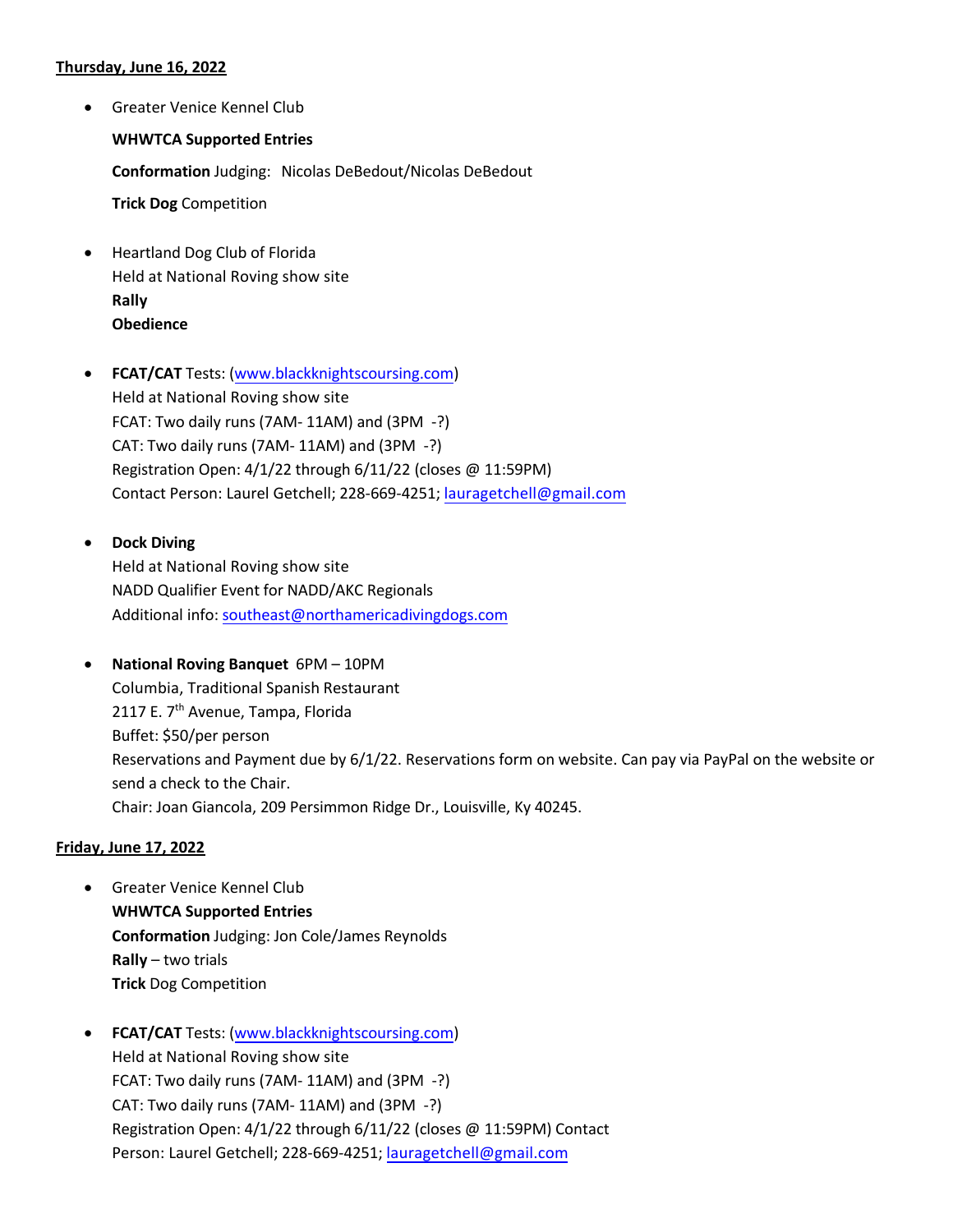- **Barn Hunt Trial**: [\(www.dashundhaus.org\)](http://www.dashundhaus.org/) Held at National Roving show site Two trials daily Registration opens: 4/1/22 Trial Secretary: Lorri Griffin; 352-812-5565; [griffinbarnhunt@gmail.com](mailto:griffinbarnhunt@gmail.com)
- **Dock Diving**

Held at National Roving show site NADD Qualifier Event for NADD/AKC Regionals Additional info: [southeast@northamericadivingdogs.com](mailto:southeast@northamericadivingdogs.com)

- **Scent Work** (two events) Scent Work Club of Ocala World Equestrian Center, Ocala, Florida Show Secretary: Andrea Ferguson, [heyjudetrialsec@gmail.com](mailto:heyjudetrialsec@gmail.com)
- **Agility**

Obedience Training Club of Palm Beach County Bratty Paws Dog Plex, Punta Gorda, Florida Show Secretary: Lori Patterson, tslorip@gmail.com

• **WHWTCA Stud Dog Social** – after Westie breed judging. Additional details will be forthcoming.

## **Saturday, June 18, 2022**

- St. Petersburg Dog Fanciers Association **WHWTCA ROVING NATIONAL SPECIALTY** Bergit Coady-Kabel (Regular)/Fabian Daza Patricia Marks (Sweepstakes and Veteran Sweepstakes) **Obedience Trick Dog** Competition
- **FCAT/CAT** Tests: [\(www.blackknightscoursing.com\)](http://www.blackknightscoursing.com/)

Held at National Roving show site FCAT: Two daily runs (7AM- 11AM) and (3PM -?) CAT: Two daily runs (7AM- 11AM) and (3PM -?) Registration Open: 4/1/22 through 6/11/22 (closes @ 11:59PM) Contact Person: Laurel Getchell; 228-669-4251; lauragetchell@gmail.com

• **Barn Hunt** Trial: [\(www.dashundhaus.org\)](http://www.dashundhaus.org/) Held at National Roving show site Two trials daily Registration opens: 4/1/22 Trial Secretary: Lorri Griffin; 352-812-5565; [griffinbarnhunt@gmail.com](mailto:griffinbarnhunt@gmail.com)